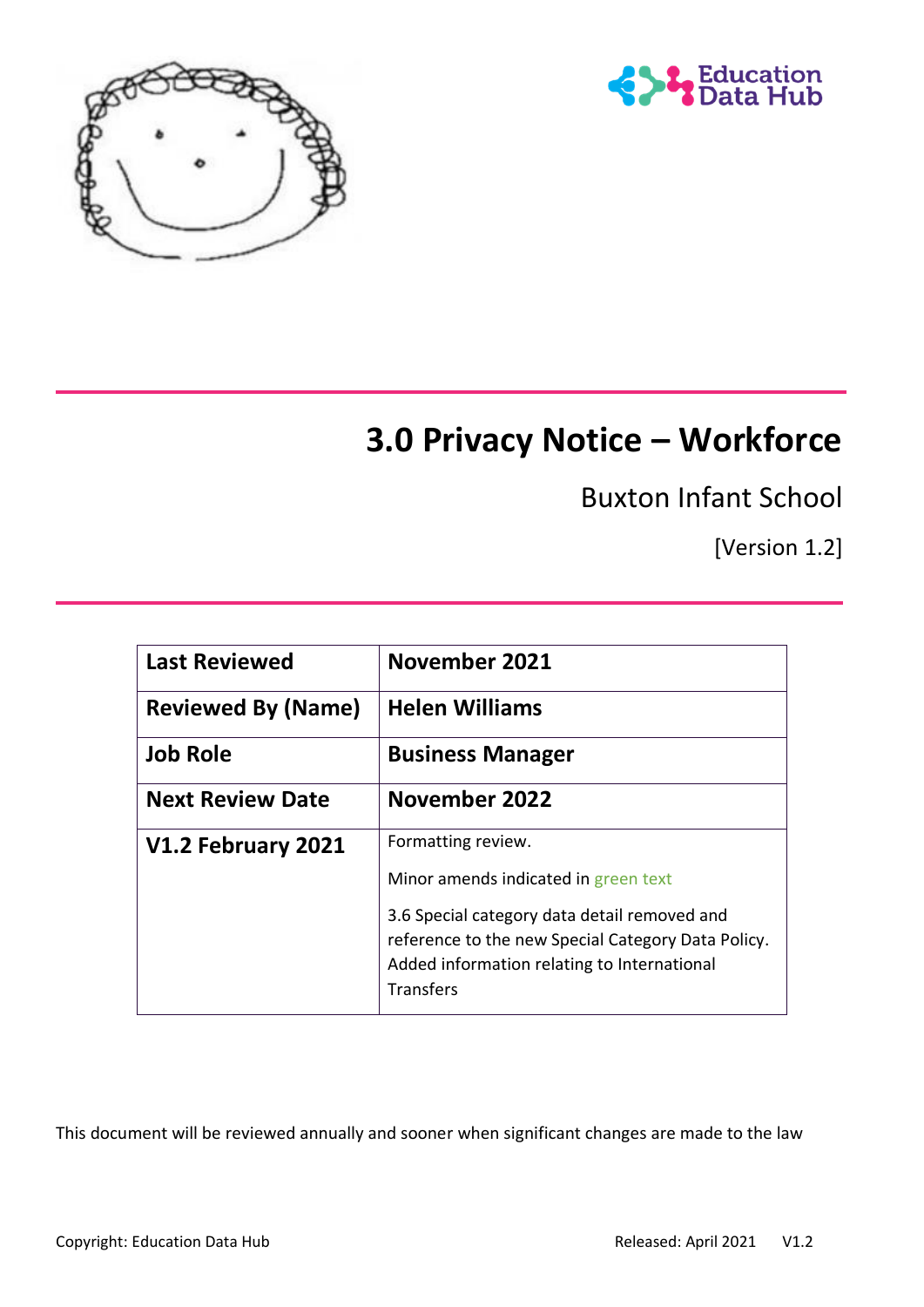#### Contents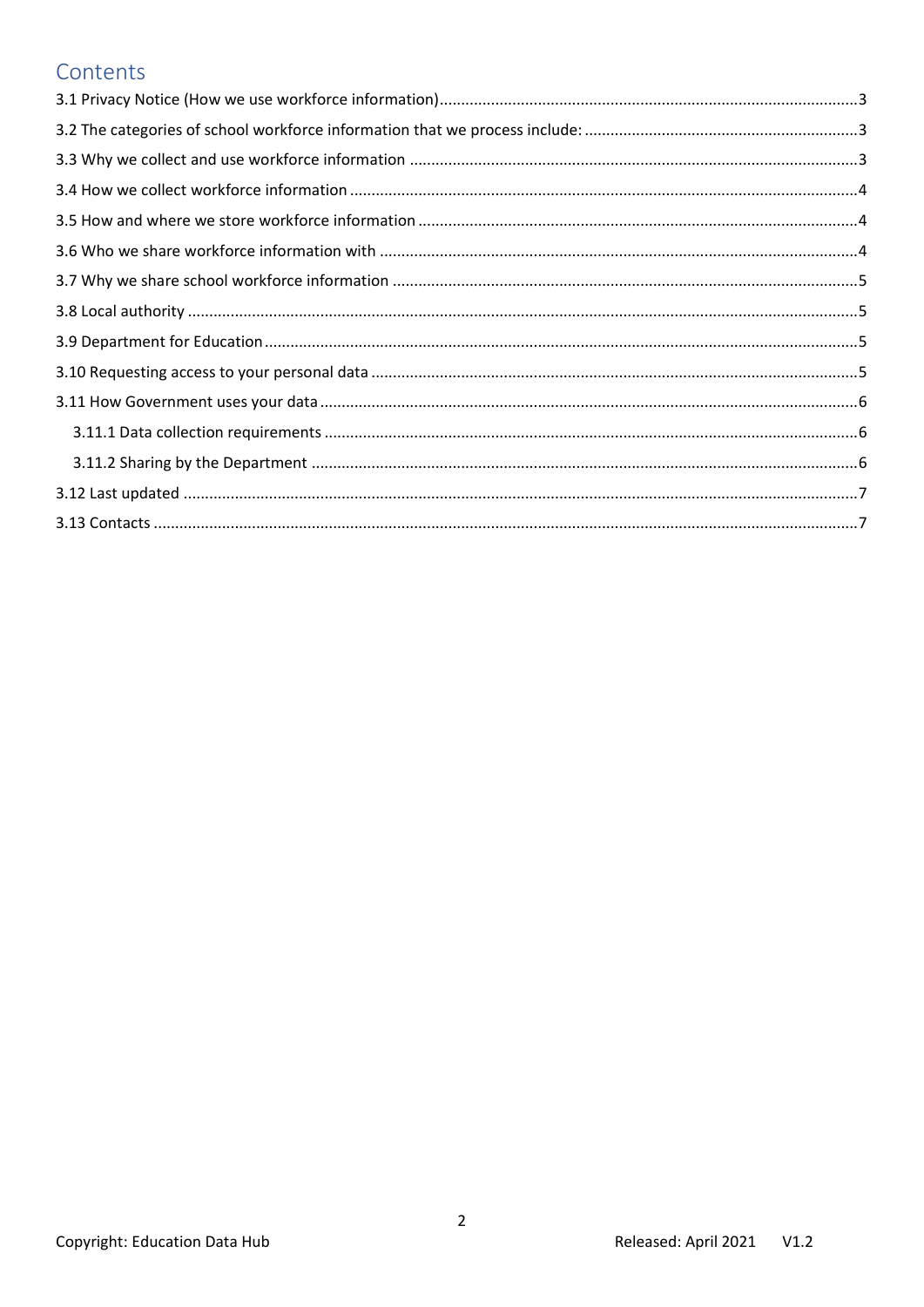## <span id="page-2-0"></span>3.1 Privacy Notice (How we use workforce information)

Buxton Infant School collect, hold, use and share information about our workforce. This is known as "personal data" and you have rights around that data, including knowing how and why we are processing the data. "Processing" data means from collecting, storing, using, sharing and disposing of it. We collect, hold and share personal information on the School workforce. The School workforce includes all those employed to teach, or otherwise engaged to work, either on a paid, contracted or voluntary basis, at the school.

### <span id="page-2-1"></span>3.2 The categories of school workforce information that we process include:

- personal information (such as name, address, employee or teacher number, national insurance number)
- characteristics information (such as gender, age, ethnic group)
- contract information (such as start date, hours worked, post, roles and salary information)
- work absence information (such as number of absences and reasons) and relevant medical information
- qualifications (and, where relevant, subjects taught)
- photographic records

• information about medical or health conditions, including whether you have a disability for which the school needs to make reasonable adjustments

• details of trade union membership if you pay your subscriptions through payroll

• equalities monitoring information, including information about your ethnic origin, sexual orientation, health and religion or belief

### <span id="page-2-2"></span>3.3 Why we collect and use workforce information

We use workforce data to:

- a) enable the development of a comprehensive picture of the workforce and how it is deployed
- b) inform the development of recruitment and retention policies
- c) enable individuals to be paid
- d) facilitate safer recruitment (e.g. by carrying out criminal records checks and requesting references)
- e) support effective performance management
- f) allow better financial modelling and planning
- g) support the management of absence

h) photographic images for identification purposes (safeguarding), and celebration purposes (to record work, classes and school events)

- i) to meet our statutory duties
- j) for site security
- k) protect public monies against fraud
- l) to detect and prevent crime and combat fraud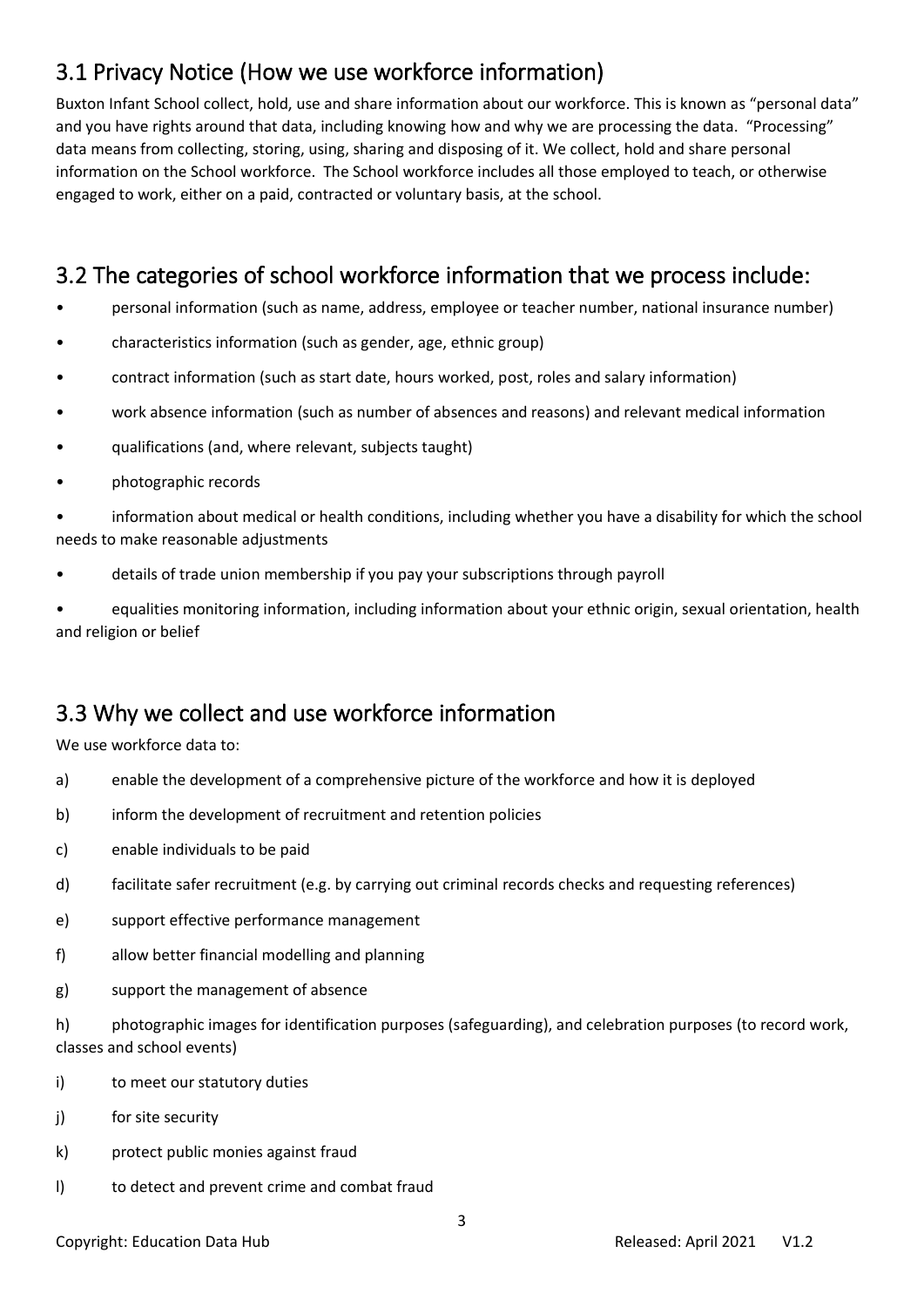#### m) to streamline systems

Under the General Data Protection Regulation (GDPR), the legal basis / bases we rely on for processing personal information for general purposes are:

- Article 6(a) Consent (for any processing which does not fall into the bases detail within this section below)
- Article 6(b) Contract (your contract of employment)
- Article 6(c) Compliance and Legal Obligation

In particular, but not exclusively, section 5 of the Education (Supply of Information about the School Workforce) (England) Regulations 2007 and amendments

- Article 6(e) Public Interest.
- Article 6(f) Legitimate Interest

In addition, we rely on GDPR Article 9 and the Data Protection Act 2018 Schedule 1 Part 1 and Part 2 concerning any special category data (personal data that needs more protection because it is sensitive). Please refer to our Special Category Data Policy document for full details of these lawful bases for processing this data.

#### <span id="page-3-0"></span>3.4 How we collect workforce information

We collect this information in a variety of ways. For example, data is collected through application forms, obtained from your passport or other identity documents such as your driving licence, from forms completed by you at the start of or during employment (such as pension benefit nomination forms), from correspondence with you, or through interviews, meetings or other assessments, self-certification forms [medical], Fit Notes, images provided by individuals or taken using school photographic equipment, local authorities, previous employers, NHS, the Police, the Disclosure and Barring Service and the Department for Education [DfE].

Workforce data is essential for the School's /Local authority's operational use. Whilst the majority of personal information you provide to us is mandatory, some of it is requested on a voluntary basis. In order to comply with data protection legislation, we will inform you at the point of collection, whether you are required to provide certain information to us and your rights in relation to this

### <span id="page-3-1"></span>3.5 How and where we store workforce information

We securely store workforce information on the School's IT network (hosted by Microsoft Office 365). Secure storage is provided for paper based records. We hold data securely for the set amount of time shown in our data retention schedule. For more information on our data retention schedule and how we keep your data safe, please visit:

[https://www.buxton-inf.derbyshire.sch.uk/?page\\_id=2050](https://www.buxton-inf.derbyshire.sch.uk/?page_id=2050)

### <span id="page-3-2"></span>3.6 Who we share workforce information with

We routinely share this information with:

- our Local Authority (particularly in relation functions related to HR, payroll and Criminal Records checks)
- our Governing Body
- the Department for Education (DfE)

Copyright: Education Data Hub **Released: April 2021** V1.2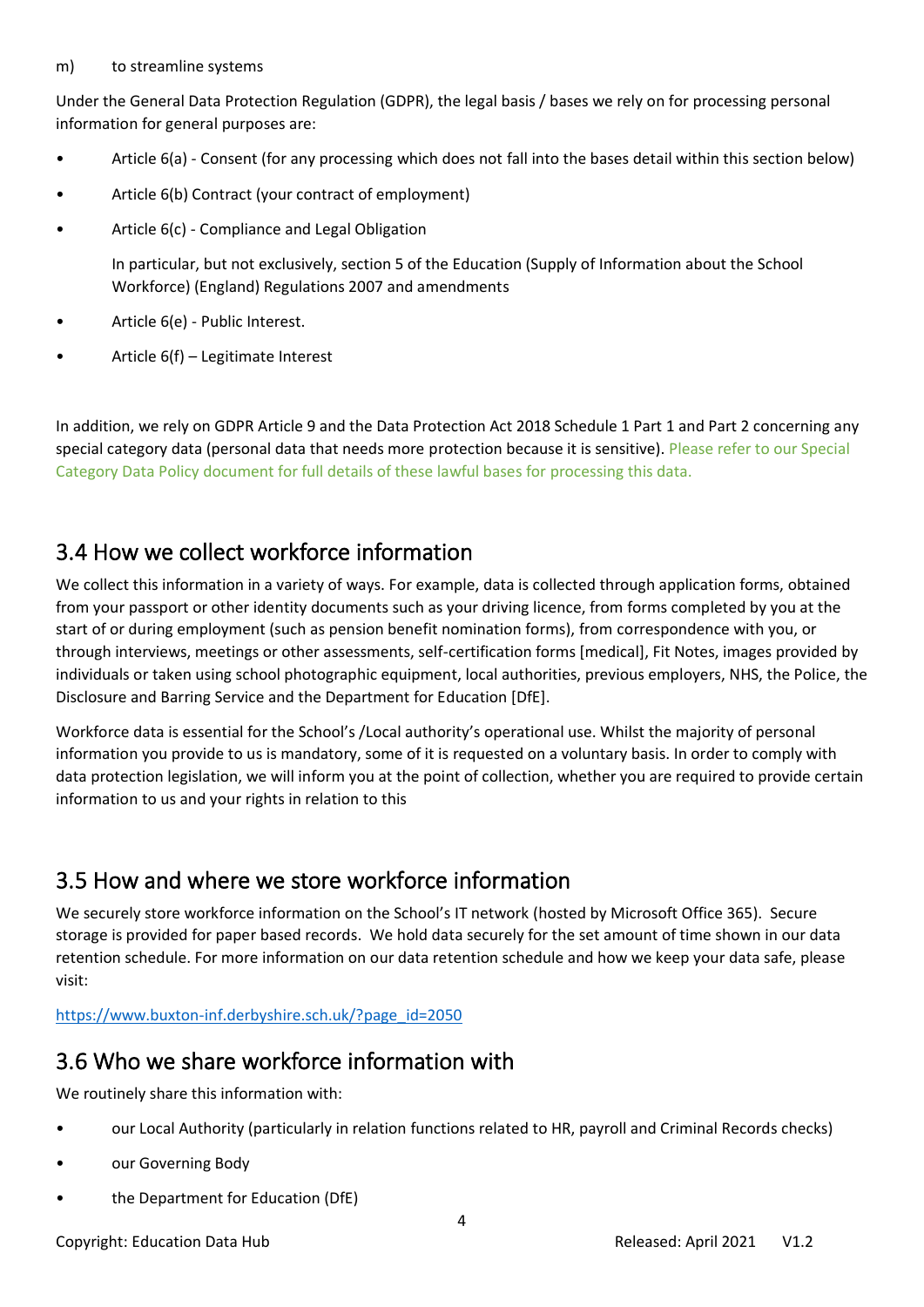- HMRC
- The Disclosure and Barring Service
- Employers where references are requested
- Police

• External systems used by the School to carry out day to day processes and requirements. For example, and not limited to; RM Integris, Parent Hub, Tapestry.

#### See Appendix A for a full list of the external agencies we share with.

In connection with the purposes identified above, your personal information may be transferred outside the UK and the European Economic Area ('EEA'), including to the United States. Where information is transferred outside the UK or EEA that is not subject to an adequacy decision by the EU Commission, information is adequately protected by EU Commission approved standard contractual clauses or a vendor's Processor Binding Corporate Rules. For more information on the transfer mechanism used, please contact us at the details set out below.

### <span id="page-4-0"></span>3.7 Why we share school workforce information

We do not share information about our workforce members with anyone without consent unless the law and our policies allow us to do so.

## <span id="page-4-1"></span>3.8 Local authority

We are required to share information about our workforce members with our Local authority (LA) under section 5 of the Education (Supply of Information about the School Workforce) (England) Regulations 2007 and amendments.

This may include, inter alia matters relating to the following: -

- payroll,
- contracts,
- Occupational Health

### <span id="page-4-2"></span>3.9 Department for Education

We share personal data with the Department for Education (DfE) on a statutory basis. We are required to share information about our school employees with the Department for Education (DfE) under section 5 of the Education (Supply of Information about the School Workforce) (England) Regulations 2007 and amendments. All data is transferred securely and held by DfE under a combination of software and hardware controls which meet the current [government security policy framework](https://www.gov.uk/government/publications/security-policy-framework). For more information about the Department's data sharing process, please visit: https://www.gov.uk/data-protection-how-we-collect-and-share-research-data

#### <span id="page-4-3"></span>3.10 Requesting access to your personal data

Under data protection legislation, you have the right to request access to information about you that we hold. To make a request for your personal information, contact the School Office, the Headteacher or the Data Protection Officer.

You also have the right to: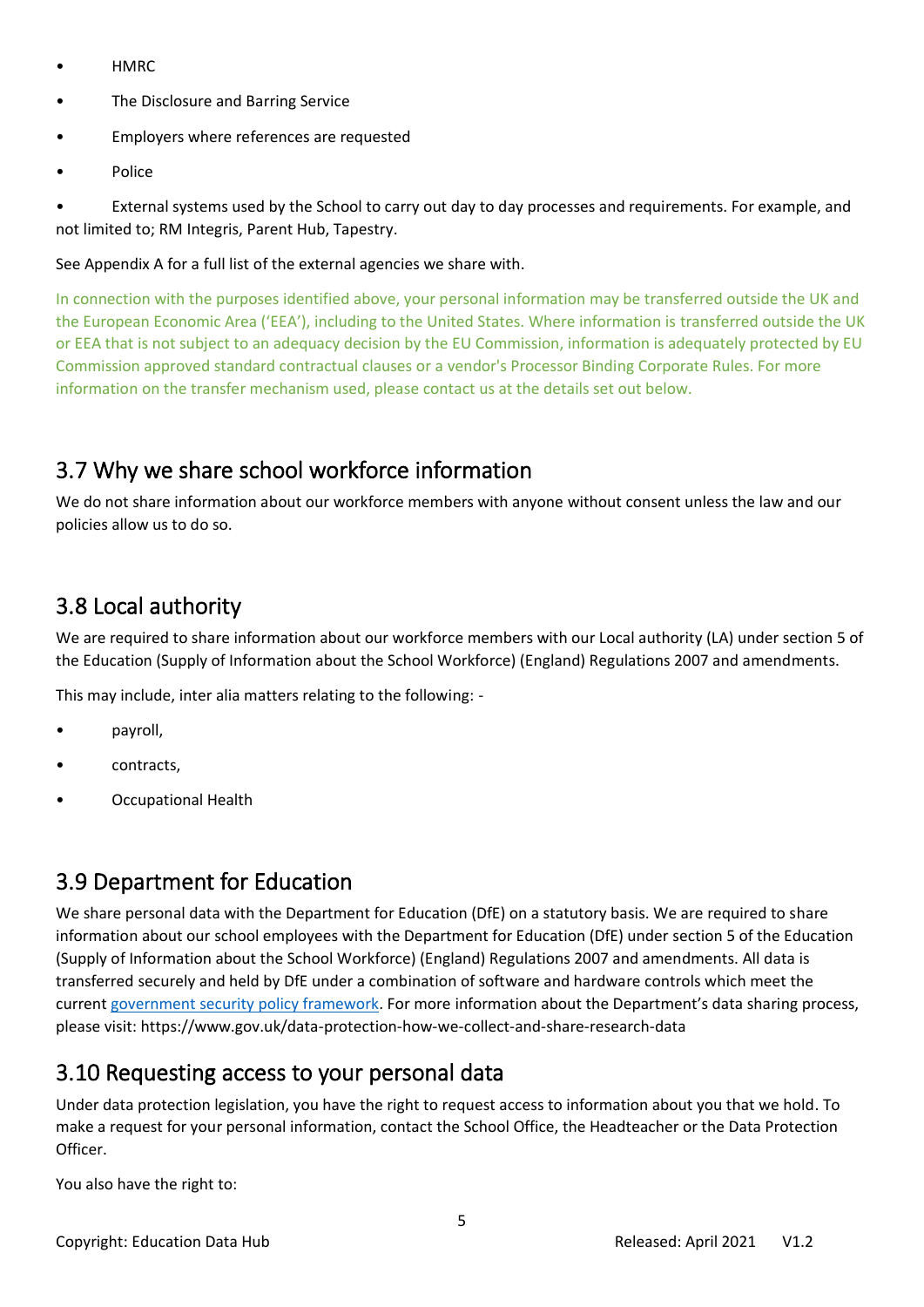- be informed about the collection and use of your personal data.
- rectification, i.e. to have inaccurate personal data rectified, or completed if it is incomplete.
- erasure, often known as the 'right to be forgotten'; however, this does not apply where, amongst other things, processing is necessary to comply with a legal obligation.
- restrict processing, although, as above this is a limited right.
- object; though other than for marketing purposes, this is also limited as above.
- Where we rely on your consent to process your data, you have the right to revoke that consent.
- You also have rights in relation to automated decision making and profiling, though these are not currently relevant
- Finally, the right to seek redress, either through the ICO, or through the courts

#### <span id="page-5-0"></span>3.11 How Government uses your data

The workforce data that we lawfully share with the DfE through data collections:

- informs departmental policy on pay and the monitoring of the effectiveness and diversity of the school workforce
- links to school funding and expenditure
- supports 'longer term' research and monitoring of educational policy.

#### <span id="page-5-1"></span>3.11.1 Data collection requirements

The DfE collects and processes personal data relating to those employed by schools (including Multi Academy Trusts) and local authorities that work in state funded schools (including all maintained schools, all academies and free schools and all special schools including Pupil Referral Units and Alternative Provision). All state funded schools are required to make a census submission because it is a statutory return under sections 113 and 114 of the Education Act 2005

To find out more about the data collection requirements placed on us by the Department for Education including the data that we share with them, go to [https://www.gov.uk/education/data-collection-and-censuses-for-schools.](https://www.gov.uk/education/data-collection-and-censuses-for-schools)

#### <span id="page-5-2"></span>3.11.2 Sharing by the Department

The Department may share information about school employees with third parties who promote the education or well-being of children or the effective deployment of school staff in England by:

- conducting research or analysis
- producing statistics
- providing information, advice or guidance

The Department has robust processes in place to ensure that the confidentiality of personal data is maintained and there are stringent controls in place regarding access to it and its use. Decisions on whether DfE releases personal data to third parties are subject to a strict approval process and based on a detailed assessment of:

who is requesting the data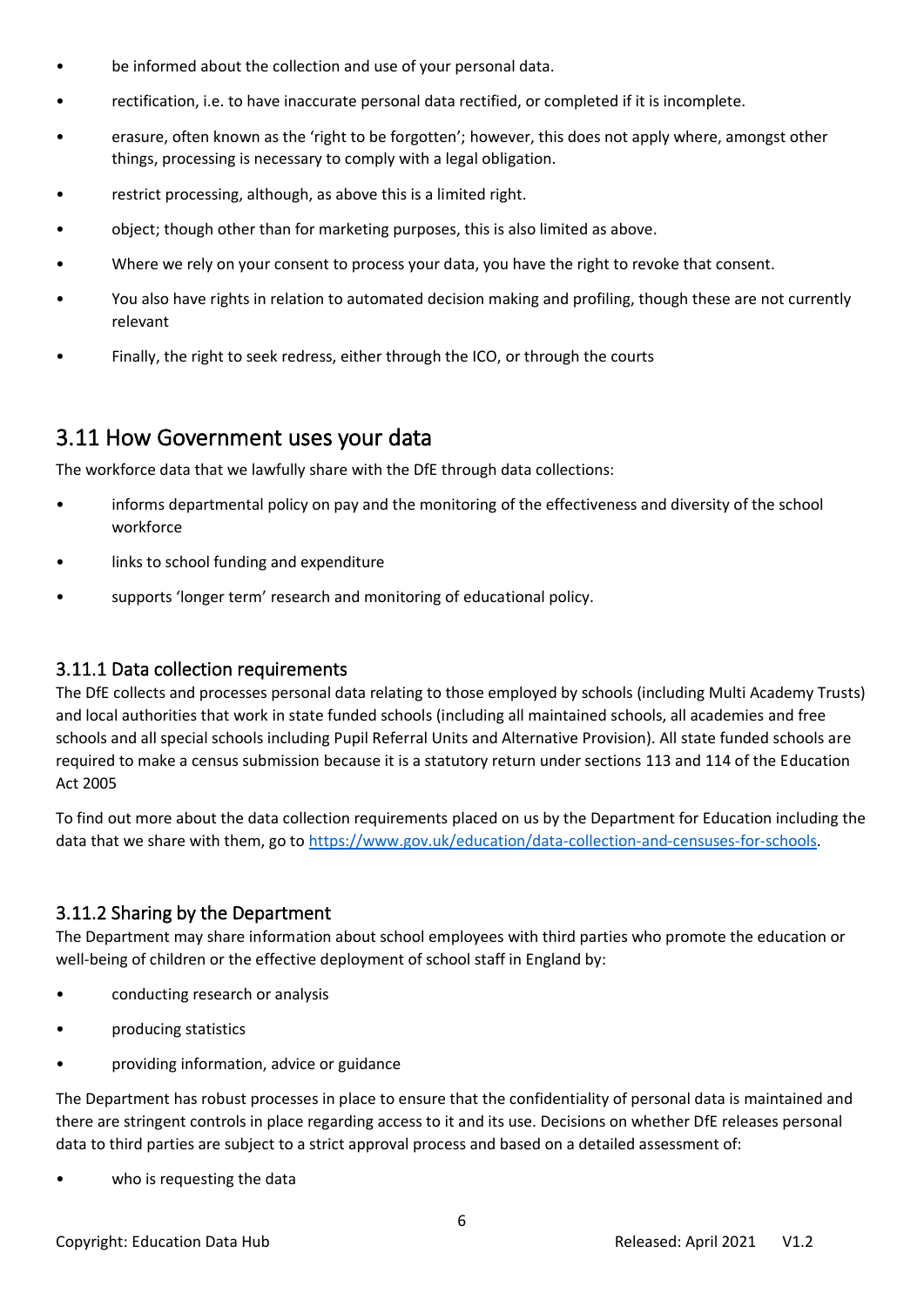- the purpose for which it is required
- the level and sensitivity of data requested; and
- the arrangements in place to securely store and handle the data

To be granted access to school workforce information, organisations must comply with its strict terms and conditions covering the confidentiality and handling of the data, security arrangements and retention and use of the data.

If you need more information about how our local authority and/or DfE collect and use your information, please visit:

- our local authority at http://www.derbyshire.gov.uk/privacynotices ; or
- the DfE website at https://www.gov.uk/data-protection-how-we-collect-and-share-research-data

If you are unable to access these websites, please contact:

#### <span id="page-6-0"></span>3.12 Last updated

We may need to update this privacy notice periodically, so we recommend that you revisit this information from time to time. This version was last updated November 2021.

#### <span id="page-6-1"></span>3.13 Contacts

If you have a concern about the way we are collecting or using your personal data or you would like to discuss anything in this privacy notice, we ask that you raise your concern with us in the first instance.

Please contact the School Office, Headteacher or School Data Protection Officer:

| <b>Data Protection Officer</b> | Laura Bowers/Helen Williams       |
|--------------------------------|-----------------------------------|
| <b>DPO Email:</b>              | gdpr@buxton-inf.derbyshire.sch.uk |
| <b>DPO Phone:</b>              | 01298 26660/01298 22499           |
| <b>DPO Address:</b>            | Hardwick Square, Buxton, SK17 6QB |

For Derbyshire County Council:

Information Governance Officer

Children's Services Department, Derbyshire County Council

Room 361

County Hall

Matlock

Derbyshire

DE4 3AG

Email: cs.dpandfoi@derbyshire.gov.uk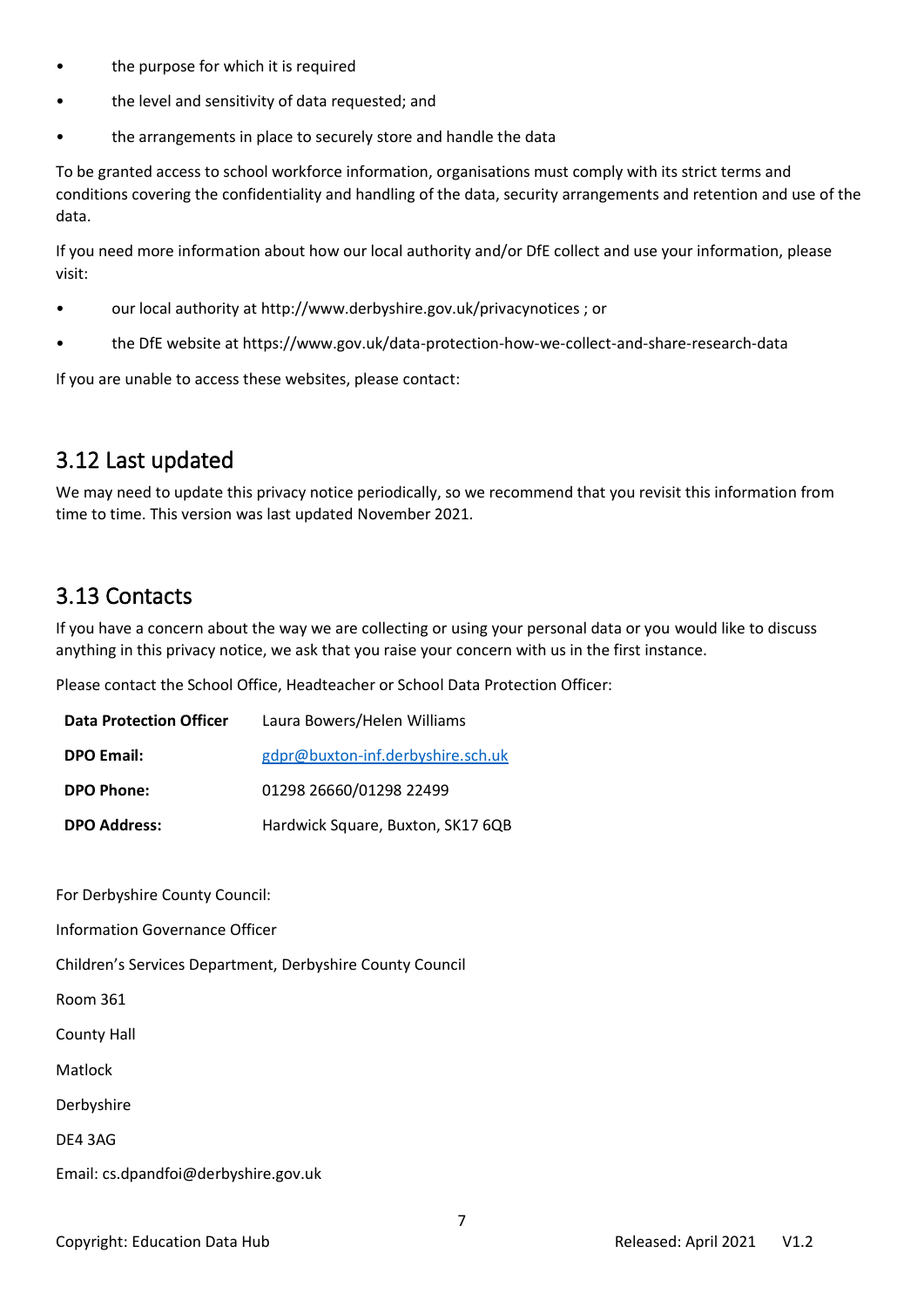For DfE: Public Communications Unit, Department for Education, Sanctuary Buildings, Great Smith Street, London, SW1P 3BT Website: www.education.gov.uk https://www.gov.uk/contact-dfe Email: http://www.education.gov.uk Telephone: 0370 000 2288

If, however you are dissatisfied with our response to your concerns you can of course contact the ICO quoting our ICO registration number Z6159377 and stating that the Data Controller is Buxton Infant School.

Information Commissioners' Office Wycliffe House Water Lane Wilmslow Cheshire SK9 5AF Tel: 0303 123 1113 (local rate) or 01625 545 745 if you prefer to use a national rate number Fax: 01625 524 510 Website:<https://ico.org.uk/concerns/>